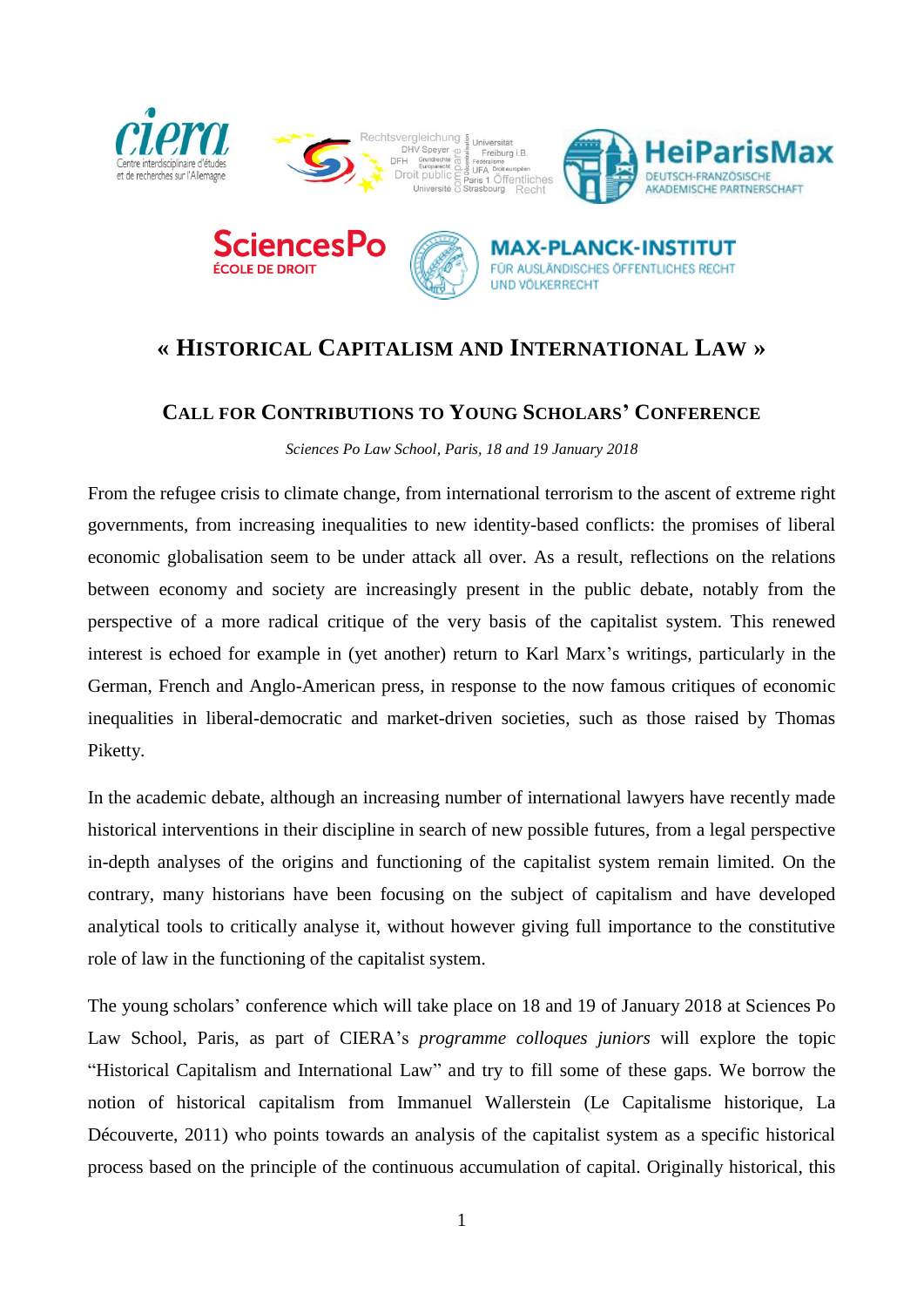definition underlines the particularities of capitalism as a social construction embedding several economic, social, political and cultural dimensions, all of which can be further articulated through analysing the legal dimension. Hence, this kind of analysis allows the elaboration of interdisciplinary perspectives, which depart from the material reality of capitalism to analyse its origins, functioning, current challenges and the prospect of its potential future developments. This conference will focus on the nature and evolution of economic and social institutions, their role in the exchanges and movement of peoples, ideas and commodities, as well as the way through which encounters, confrontations and interactions have shaped them in turn.

An interest in this particular dialogue lies principally in the perception of law as a social product which enjoys a relative autonomy in relation to other economic, social and cultural disciplines. Since law itself produces its own concrete realities and at the same time is an instrument around which various social actors struggle, it should not be analysed in complete isolation from other social processes. The interplay of voices coming from different disciplines is therefore central to grasping the specificity of law in the production of historical capitalism; particularly if one wants to avoid falling into analytical traps, such as the tendency to reduce law to a superstructure or on the other hand the reduction of histories and analysis of law to elements separated from the functioning of society. The conference will hence gather lawyers and historians, as well as social science scholars, appealing to the diverse and complementary approaches of each discipline in order to understand the forms of organisation which capitalism has taken in different times, in different places and at different scales. Each session will involve discussions between lawyers and historians working on related topics.

Contributions to the conference should explore one of the three following subject areas: 1) international law and the histories of capitalist expansion; 2) the history of international law and political conflicts in capitalism; 3) histories of international law and narratives of capitalist modernity. The publication of a special issue of the Journal of History of International Law is also being considered and would incorporate certain contributions from the conference.

Abstracts from 300 to 500 words shall be submitted indicating the subject area of the proposed contribution, along with a CV **by 15 October 2017** to [capitalismehistorique.di@gmail.com.](mailto:capitalismehistorique.di@gmail.com) Successful applicants will be notified **by 5 November 2017 at the latest**. English will be the main working language during the conference.

We encourage applications from the members of the HeiParisMax network, of the *Collège doctoral franco-allemand en droit public comparé européen* and of scholars affiliated to history centres connected to CIERA. There will be an equal number of contributions from both men and women,